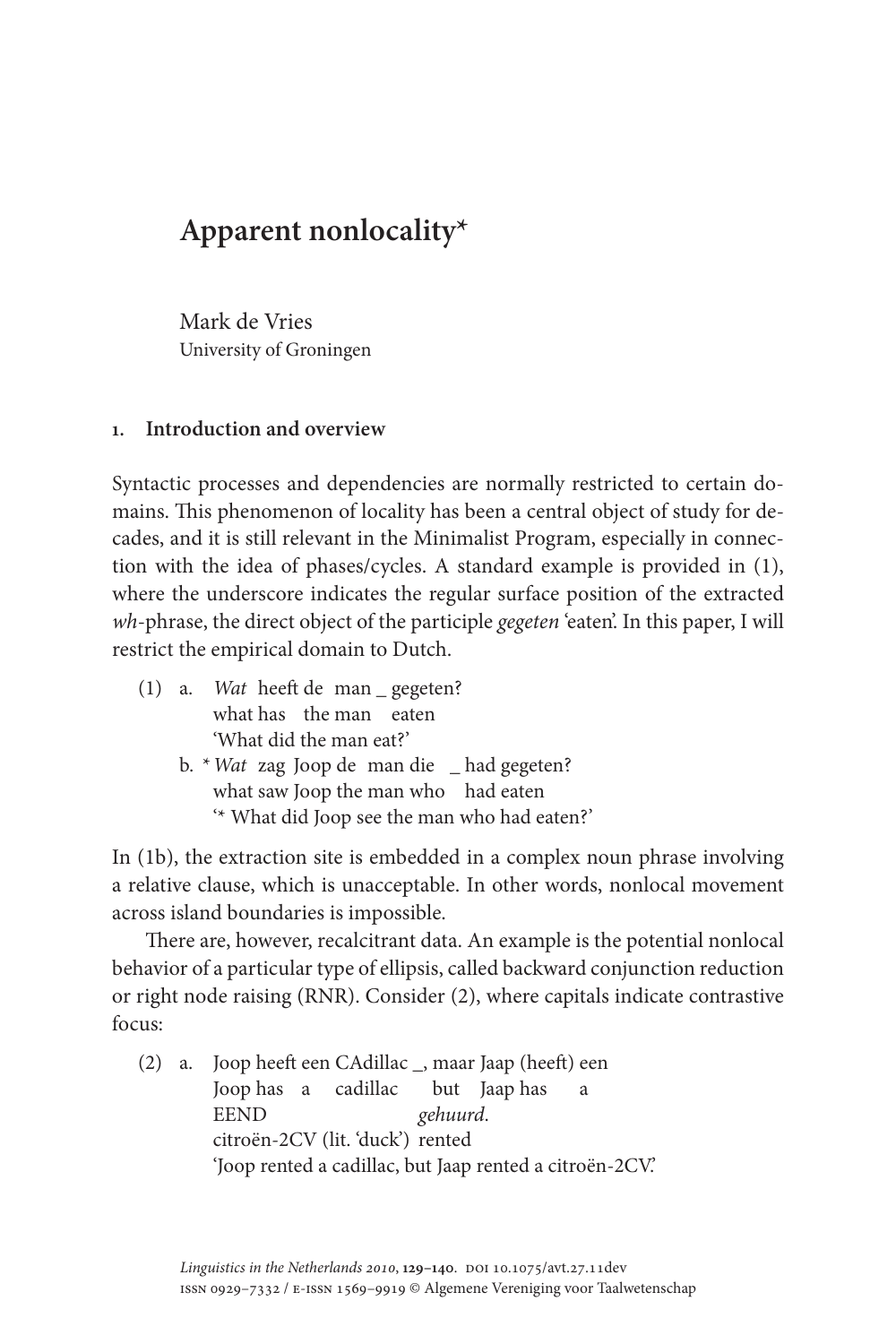b. Joop kende iemand die een CAdillac \_, en Jaap Joop knew someone who a cadillac and Jaap kende iemand die een EEND *bezat*. knew someone who a 2CV possessed 'Joop knew someone who possessed a cadillac, and Jaap knew someone who possessed a citroën-2CV.'

In (2a), there are two conjoined clauses, and the right-hand part of these clauses (here a participle) is common, resulting in ellipsis in the first conjunct. In (2b) the ellipsis site is buried inside a relative clause. Unlike the situation in (1b), (2b) is fine; thus, RNR may involve a nonlocal dependency, at least superficially.

Such examples might be taken as an indication that RNR is not a syntactic process (cf. Hartmann 2000). However, such a conclusion is far from inevitable. Instead, I argue that the nonlocal behavior in (2b) is only apparent. This reasoning involves two major steps. First, it presupposes an analysis of RNR in terms of structure sharing (following McCawley 1982, and many others since). Second, it is necessary to show that the relevant examples can indeed be derived by the grammar. In Section 2, I argue that a generative syntax involving recursive Merge enables us to derive both regular movement and structure sharing as in RNR. The latter possibly creates a structural bypass, leading to apparent nonlocal behavior, even if every single step of the derivation is local.

This approach leads to new questions and predictions, which have not been addressed in the literature, as far as I know. The main question that is discussed in Section 2 is the following:

Q: How can we prevent the solution for apparently nonlocal structure sharing to generalize to regular movement constructions?

In other words, if creating a bypass is theoretically allowed (in the way to be explicated below), is it not the case that we predict massive overgeneration? Regular movement should not become unconstrained by some mechanism to circumvent known locality boundaries. We will see that the answer is simple, and falls out naturally from the basic system.

The main empirical prediction is discussed in Section 3. It can be formulated as follows:

P: All construction types involving external remerge (i.e., structure sharing) potentially show nonlocal behavior.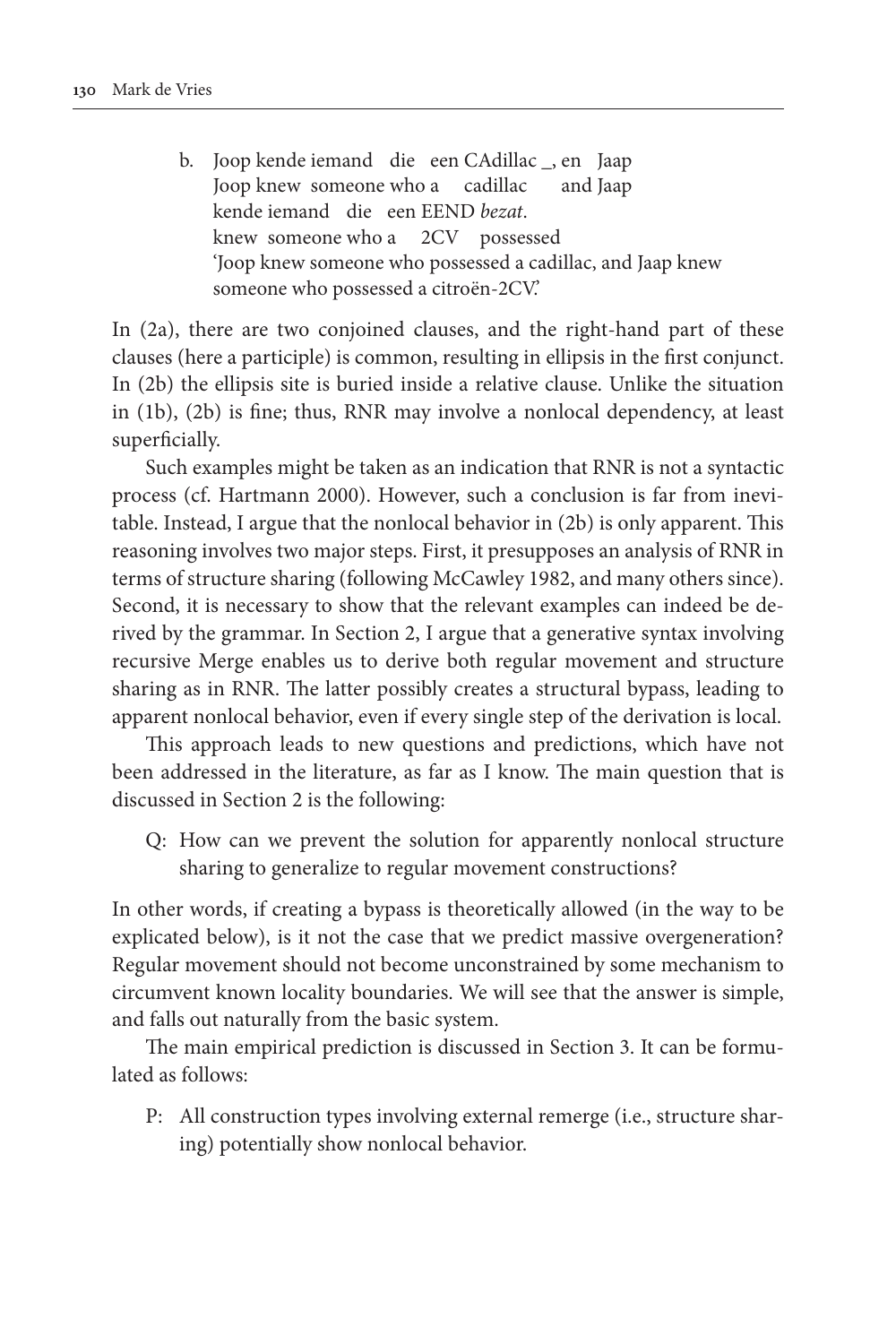Apart from RNR, I will discuss two candidate constructions: cleft amalgams and *wh*-amalgams. Some basic examples are given in (3a/b), respectively. Here, the so-called 'interrupting clause' is printed in Italics, and the 'content kernel' is underlined. What is relevant for us in these examples is not movement or ellipsis, but the fact that there is a selectional relationship of the kernel by some element in both the matrix and the interrupting clause:

- (3) a. Joop is naar *ik geloof dat het Epe was* vertrokken. Joop is to I believe that it Epe was left 'Joop left to I think it was Paris.'
	- b. Joop heeft *je raadt nooit hoeveel mensen* uitgenodigd. Joop has you guess never how.many people invited 'Joop invited you will never guess how many people.'

Joining in on ideas by Guimarães (2004), Van Riemsdijk (2006), Kluck (in preparation), and others (*pace* Zwart 2006), I assume that such sentences involve structure sharing, such that the underlined phrase is part of both clauses at the same time. Section 3 explores if they involve apparently nonlocal dependencies, too, which would be the case if the interrupting clause can be made more complex than a single locality domain. It will turn out that this is indeed so — which confirms the prediction.

Needless to say, there are many relevant issues that cannot be discussed in this short paper. Concerning the linearization of graphs, and for more details on the formal structure and the distribution of (theta) roles, I refer to De Vries (2009) and (to appear). Subjects still to be explored in depth from the present perspective are across-the-board movement and asymmetric extractions. I do not think these extensions would affect the course of the argument in the present paper, which is rather straightforward. Below, I start with the general theory, and then turn to the empirical consequences.

## **2. Remerge and (non)locality**

The structure building operation Merge takes two input objects and joins them into a more complex object. This process is recursive, so the output of Merge can be used as input for another instance of Merge, yielding a syntactic hierarchy. In order to account for displacement phenomena, a 'term' of a complex object can also be selected as input for Merge again, according to standard assumptions. For instance, after creating the object  $\left[\begin{smallmatrix}E|E\end{smallmatrix}\right]$  [ $\sim$  A B]] by subsequent mergers, i.e. Merge  $(A, B) \rightarrow C$  and Merge  $(D, C) \rightarrow E$ , the system could select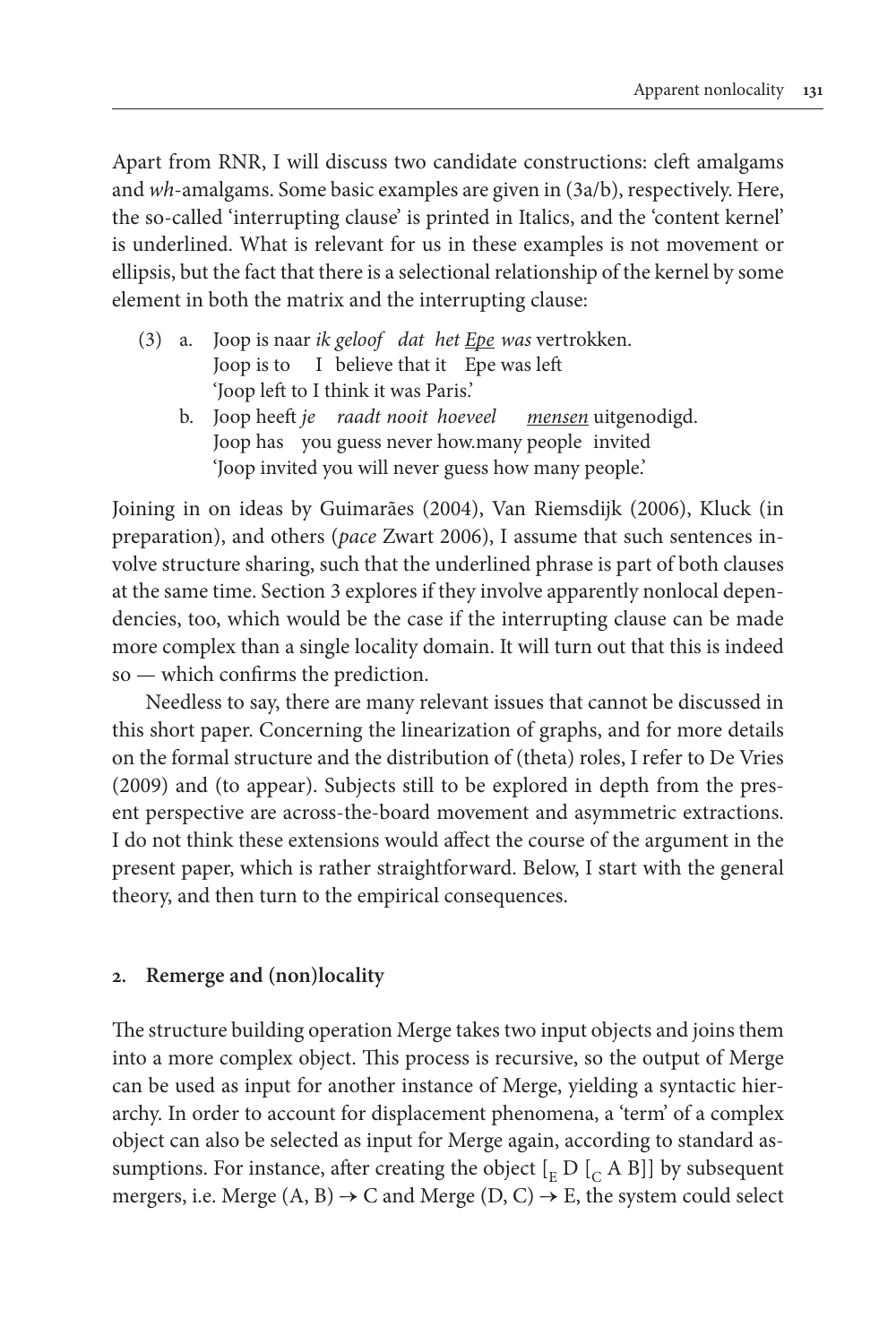the embedded A and *remerge* it with E simply by performing, say, Merge (A, E)  $\rightarrow$  F, yielding  $\left[\begin{smallmatrix}E & A & E & D & A & B\end{smallmatrix}\right]$ . This means that A is used/interpreted in two 'positions', that is, it is involved in more than one set of basic relationships. In fact, the bracket notation just used is misleading: there are no two As. A is used twice, but not magically multiplied. Ideally, there are no copies or traces or other artifacts or enhancements in core syntax — see especially Gärtner (2002) on this. A more adequate way to represent 'movement' is therefore a multidominance graph, as indicated in (4):



Traditional movement can thus be reanalyzed as 'internal remerge'. Interestingly, this does not exhaust the possibilities, as has been observed by Van Riemsdijk (2006), De Vries (2005b), Citko (2005), and others. If a term A of an existing structure  $\begin{bmatrix} C & A & B \end{bmatrix}$  is selected for Merge again, and the other input object is an independent object E (a possibility independently needed for simple 'external merge'), the result is a doubly-rooted structure:

(5) Merge (A, B) 
$$
\rightarrow
$$
 C  
Merge (E, A)  $\rightarrow$  F  
E  
A

This can be called 'external remerge'.<sup>1</sup> In subsequent steps, both roots can be expanded. Eventually, they can, and I think must, be united, so that the complex object can be interpreted as a whole at the interfaces (linearization at PF is one of several relevant issues here). Concretely, we could use external remerge to create a RNR construction, as is sketched in (6). Here, the crucial step of merger is 1b, where *auto's* 'cars' is remerged:

- (6) Joop verKOOPT \_, en Jaap verHUURT *auto's*. Joop sells and Jaap rents cars 'Joop sells and Jaap rents, cars.'
	- 1a. Merge (verkoopt, auto's)  $\rightarrow$  [verkoopt auto's]
	- 1b. Merge (verhuurt, auto's)  $\rightarrow$  [verhuurt auto's]
	- 2a. Merge (Joop, [verkoopt auto's]) → [Joop [verkoopt auto's]]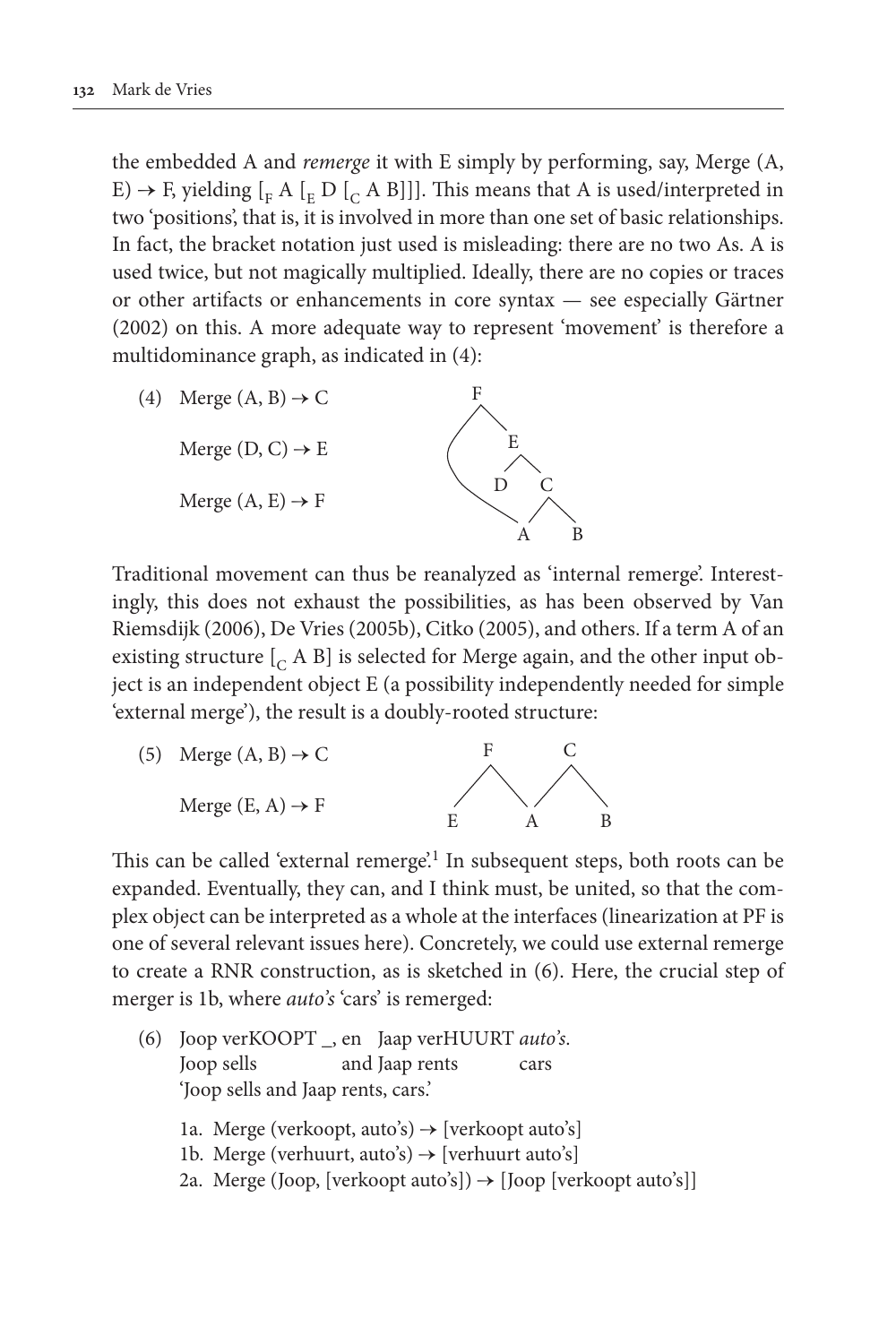- 2b. Merge (Jaap, [verhuurt auto's])  $\rightarrow$  [Jaap [verhuurt auto's]]
- 3. Merge (en, [Jaap [verhuurt auto's]])  $\rightarrow$  [en [Jaap [verhuurt auto's]]]
- 4. Merge ([Joop [verkoopt auto's]], [en [Jaap [verhuurt auto's]]]) →
	- [[Joop [verkoopt auto's]] [en [Jaap [verhuurt auto's]]]]



The order of mergers in steps 1a/b and 2a/b is irrelevant; either permutation leads to the same result.<sup>2,3</sup>

It is important to see that there is just one operation of Merge (that is, leaving aside issues concerning asymmetry and parenthesis, see De Vries 2009, to appear); only the structural effect of Merge varies, depending on the input. Definitions of this are provided in (7):

- (7) Merge  $(\alpha, \beta) \rightarrow \gamma$  constitutes
	- a. *first-time merge* iff α and β are independent roots before merger;
	- b. *internal remerge* iff β is a root and α is included in β (or the other way around) before merger;
	- c. *external remerge* iff β is included in some root δ, and α is an independent root (or the other way around) before merger.

We are now in a position to address the central question where locality conditions come in. It turns out that external remerge can be used to create *apparent* long-distance relationships, but internal remerge cannot.

What constitutes a locality domain needs to be determined independently of Merge *per se*. A common view is that locality boundaries are related to certain categorial heads. For instance, the category C closes the clausal domain, and in current terminology it is therefore a 'phase head' that triggers another syntactic cycle. The details are of no concern to us here, but what is relevant is that an element embedded in some syntactic domain is no longer accessible outside of that domain (i.e. in a subsequent cycle), apart from successive cyclic movement via the left edge (a possible view is that the edge is in effect part of the higher domain; see Chomsky 1995, etc. for discussion). As a consequence, not everything can be remerged, since not every embedded syntactic object is accessible as input for Merge: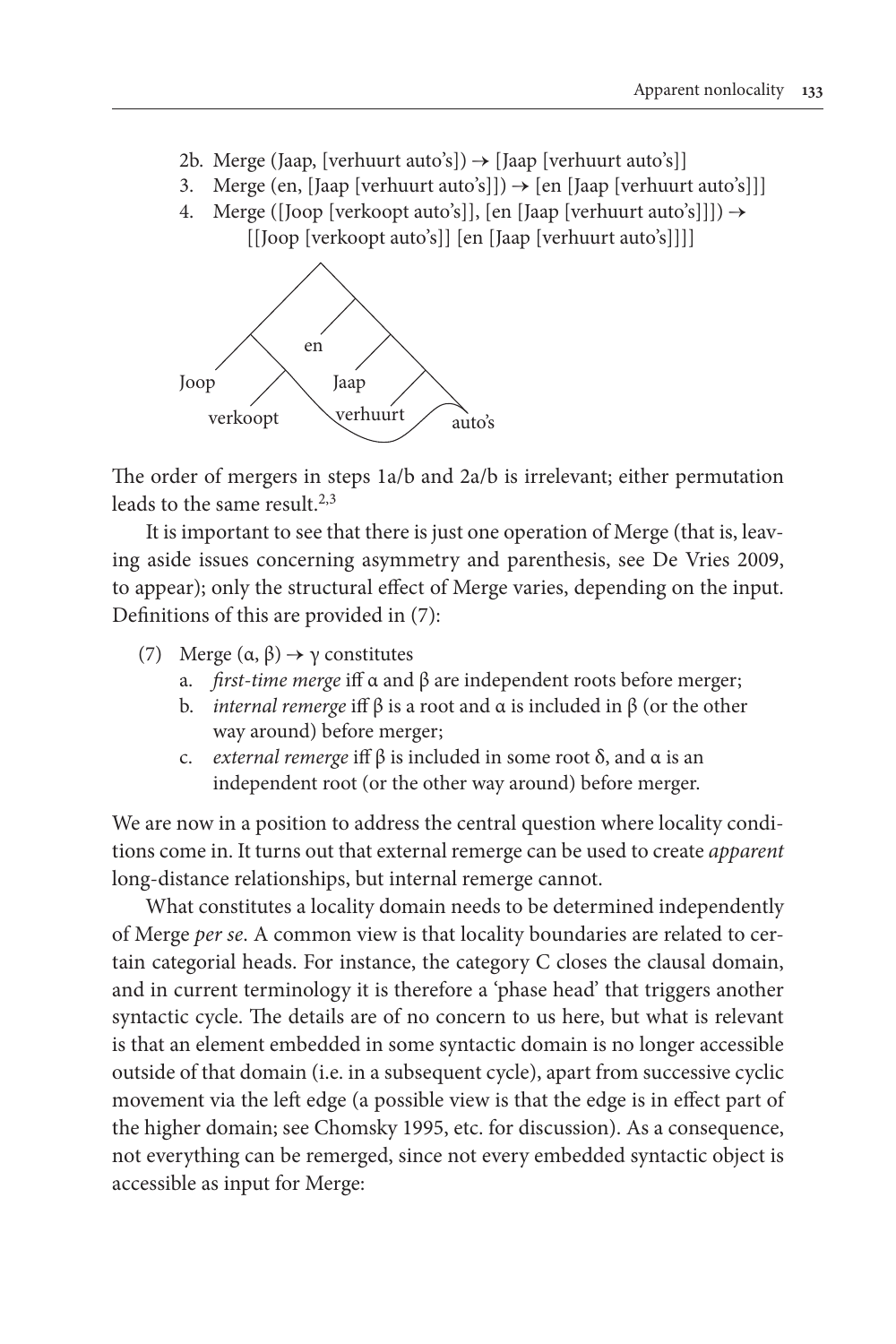(8) *Locality of remerge*: A term x of some syntactic root R can only be selected as input for Merge if x belongs to the same syntactic locality domain as R.

Now consider the following potential movement configuration, and the corresponding derivation, which would involve internal remerge of α in the final step. In this example, φ represents a locality boundary:

(9) Merge (α, β) … Merge  $\ldots \rightarrow \varphi$ Merge  $(...,\varphi) \rightarrow \mathbb{R}$  \*Merge (α, R) α β R … … **φ**

Since α resides in an embedded domain (and is not in the edge), it is no longer accessible as input for Merge at the level of R. Therefore, the last step is illicit or simply impossible. This explains — in general terms — the ungrammaticality of examples such as (1b) '\* What did Joop see the man who had eaten?'.

For derivations involving external remerge, the same locality condition applies (after all, there is just one operation of Merge), but here an interesting possibility shows up. Consider (10) through (12). First, a simple external remerge configuration is created by remerging α:



The head or phrase  $\alpha$  is now locally related to both  $\beta_1$  and  $\beta_2$ , which are independent of each other. Next, the two roots are expanded by subsequent mergers, thereby possibly creating new locality domains: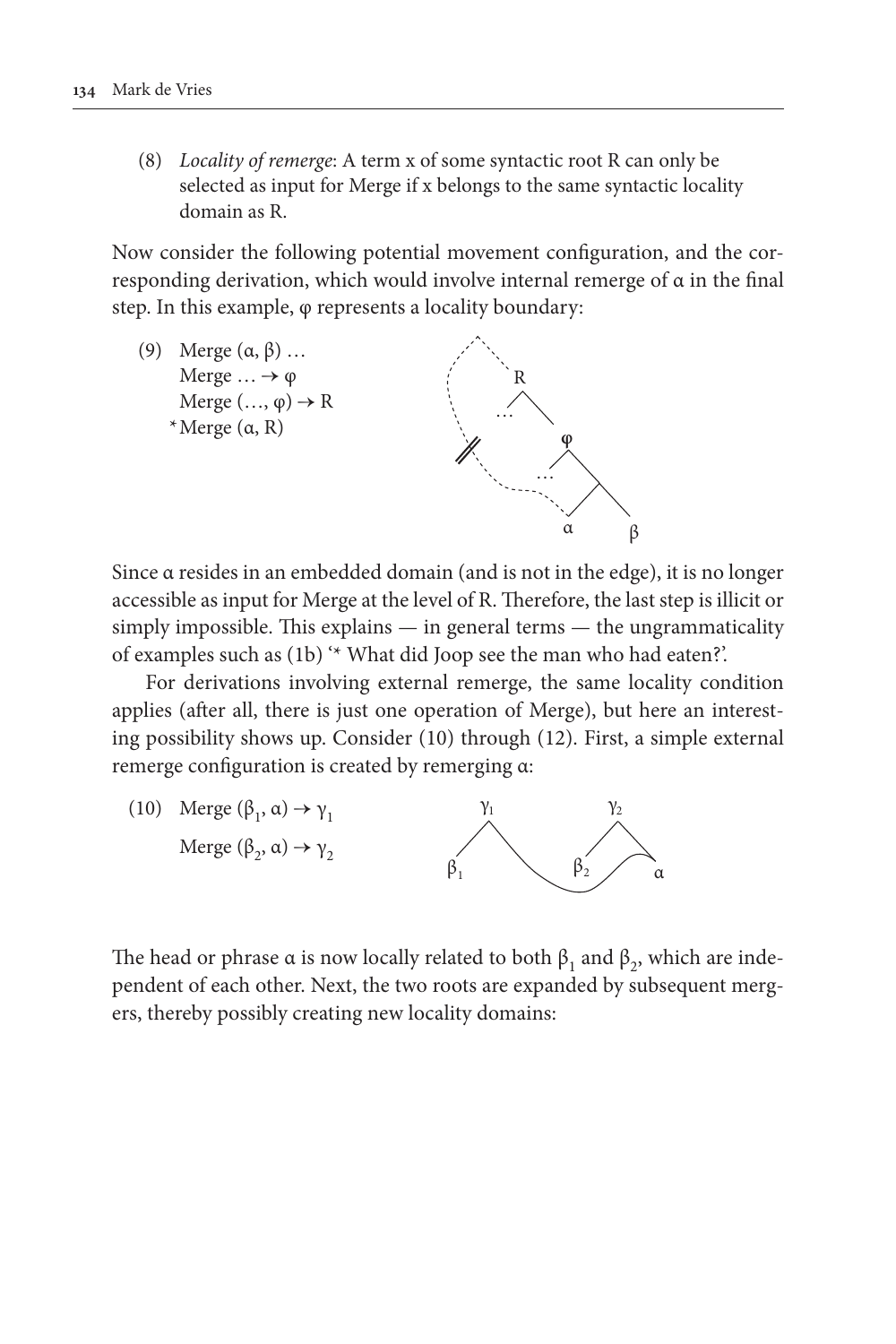$\varphi_2$ 

 $S<sub>2</sub>$ 

…



Finally, the two roots are united, for instance by coordinating the two partial structures  $S_1$  and  $S_2$ , as shown in (12). Concrete examples could be the RNR examples in (2) above.

 $S<sub>1</sub>$ 

 $\varphi_1$ 

Co

CoP

…



 $\beta_1$   $\beta_2$  a  $\gamma_1$  ...  $\gamma_2$ … … Though every step in the derivation is perfectly local, the resulting representation has a non-local appearance because the two positions of α are widely apart. The 'trick' is that external remerge can take place *before* the locality boundaries are created.4 As long as there is such a 'bypass', it does not matter how complex the two partial structures will eventually become: the required relationships  $(\beta_1, \alpha)$  and  $(\beta_2, \alpha)$  have already been established and cannot be undone.

Importantly, such an 'early remerge strategy' is impossible in regular movement constructions. In (9), for instance, α cannot be internally remerged with R before φ is created, for the obvious reason that R does not exist before φ exists, as it is a projection on top of φ.

To summarize briefly, locality has an effect on the selection of input for Merge. Derivations involving internal remerge are local by necessity; derivations involving external remerge can create an early local bypass, and eventually lead to apparent non-local dependencies.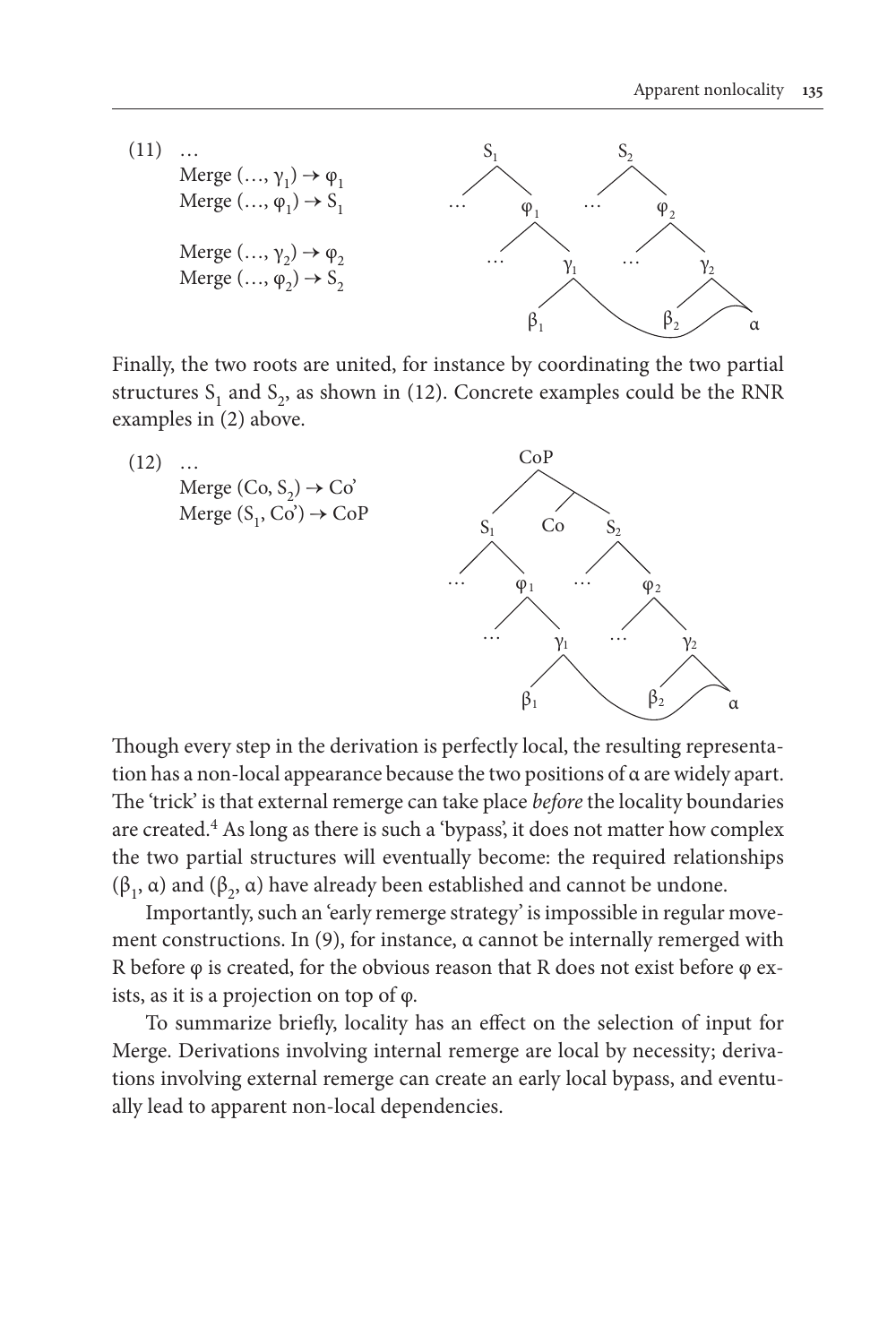## **3. Apparent nonlocal dependencies**

Against this theoretical background, let us turn to the prediction already announced in the introduction, namely that all constructions whose derivation involve external remerge potentially show nonlocal behavior. For a more detailed discussion of right node raising in terms of structure sharing, I refer to De Vries (2005a), Kluck & De Vries (to appear), and the references therein. Here, let us focus on the less well-known constructions involving sentence amalgamation, first described in Lakoff (1974), and briefly introduced in (3) above. The structural details of the various types of amalgams do not concern us here, but what is important is the assumption that they involve structure sharing. The general idea is sketched in (13), where the content kernel is the shared part that needs to be externally remerged during the derivation.



In separate subsections, I will now provide some crucial data showing that cleft amalgams and *wh*-amalgams involve apparent non-local dependencies.

## **3.1** Cleft amalgams

Cleft amalgams involve a cleft construction inside an interrupting parenthetical (see also Kluck 2008), of which the small clause predicate is the relevant content kernel that is shared with the matrix. In the examples below, it functions as a direct object. Clearly, there is a selectional relationship between the matrix verb *kreeg* 'got', and the underlined kernel, even though it surfaces inside the parenthetical. The parenthetical must receive a *de re* reading: in (14), there exists some x (that the matrix subject got) of which the speaker believes that it is a didgeridoo. The kernel is focused.

(14) Joop kreeg *ik geloof dat het een didgeridoo was* Joop got I believe that it a didgeridoo was voor zijn verjaardag. for his birthday 'Joop got I think it's a didgeridoo for his birthday.'

Since questions like 'What do you think (that) this is?' are possible, the kernel in (14) might be considered accessible for a relationship with the matrix verb even if the distance were measured through the interrupting clause. However,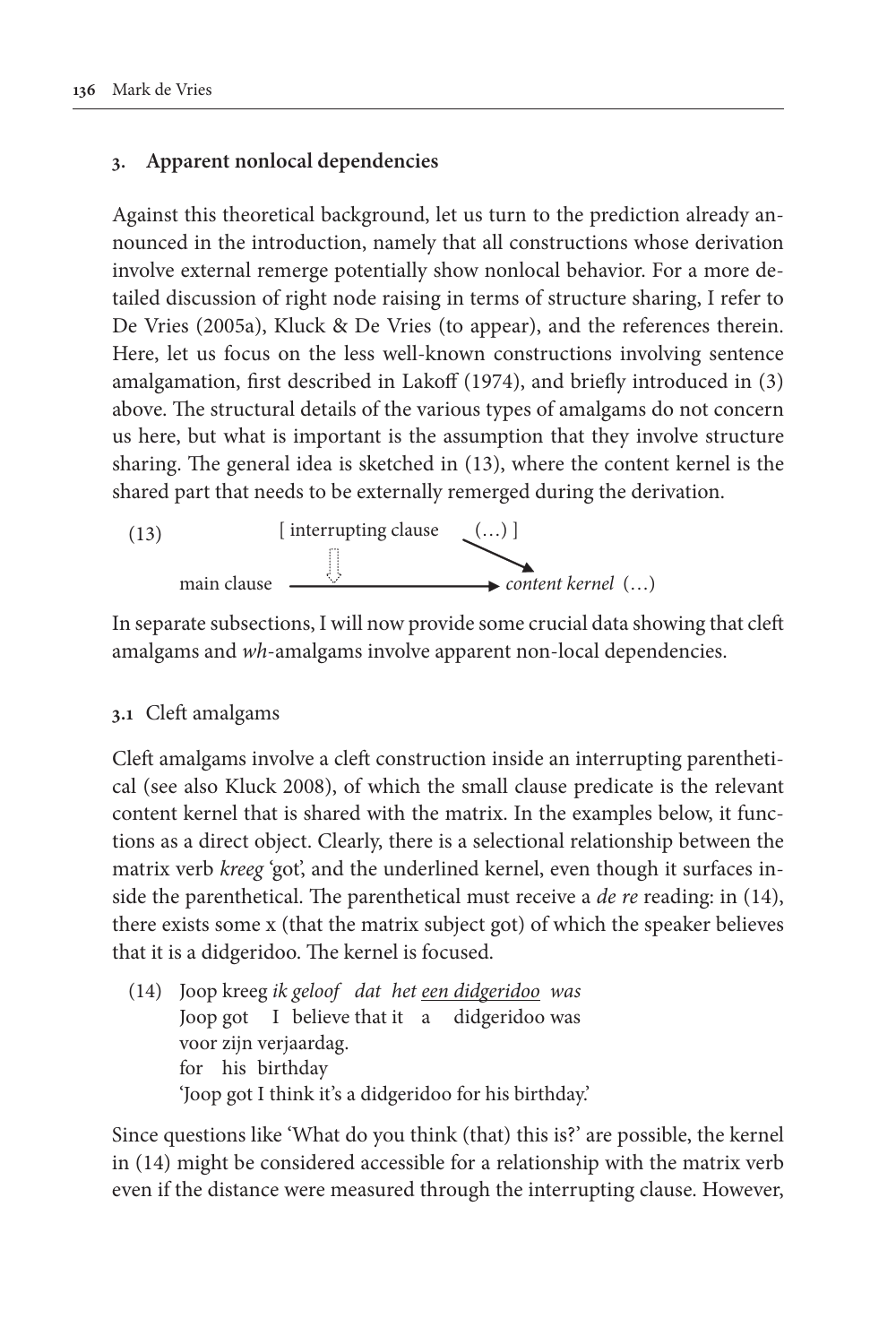the intervening material can be made more complex, such that the apparent distance can become very large, involving normally impenetrable syntactic domain boundaries. I take this to confirm the picture in (13): the matrix verb is directly connected to the content kernel, and the interrupting clause is indeed a parenthetical, whose complexity is irrelevant for the matrix. See (15) and (16). Needless to say, such examples are on the verge of our processing capability, but they are possible in principle. Again, the kernel is to be stressed, and the parenthetical is pronounced faster than the main clause.

- (15) Joop krijgt *ik vermoed dat ik je ervan moet overtuigen* Joop gets I suspect that I you there.of must convince *dat het een didgeridoo is* voor zijn verjaardag. that it a didgeridoo is for his birthday 'Joop will get I presume I have to convince you that it's a didgeridoo for his birthday.'
- (16) Joop kreeg *ik dacht dat er wel iemand zou zijn* Joop got I thought that there indeed someone would be *die zou beweren dat het een didgeridoo was* — maar who would claim that it a didgeridoo was but het is dus eigenlijk een midwinterhoorn. it is thus really a midwinter.horn 'Joop got I figured there would have been someone who claimed that it's a didgeridoo — but it is in fact a midwinter horn.'

The complex interrupting clause in (15) contains a factive island, the one in (16) a complex noun phrase island.

# **3.2** Wh-amalgams

A *wh*-amalgam is a sluicing parenthetical where part of the sluiced *wh*-constituent is shared with the matrix. The semantics involves characteristics of an exclamation.

(17) Joop heeft vandaag *je raadt nooit wat voor mensen* ontmoet. Joop has today you guess never what for people met 'Joop met you'll never guess what kind of people today.'

For details concerning this complicated construction type, I must refer to Lakoff (1974), Guimarães (2004) and Kluck (2008). What is of interest here is again the apparent distance between *kreeg* in the matrix and the content kernel, that is, the depth of embedding of the kernel inside the interrupting clause.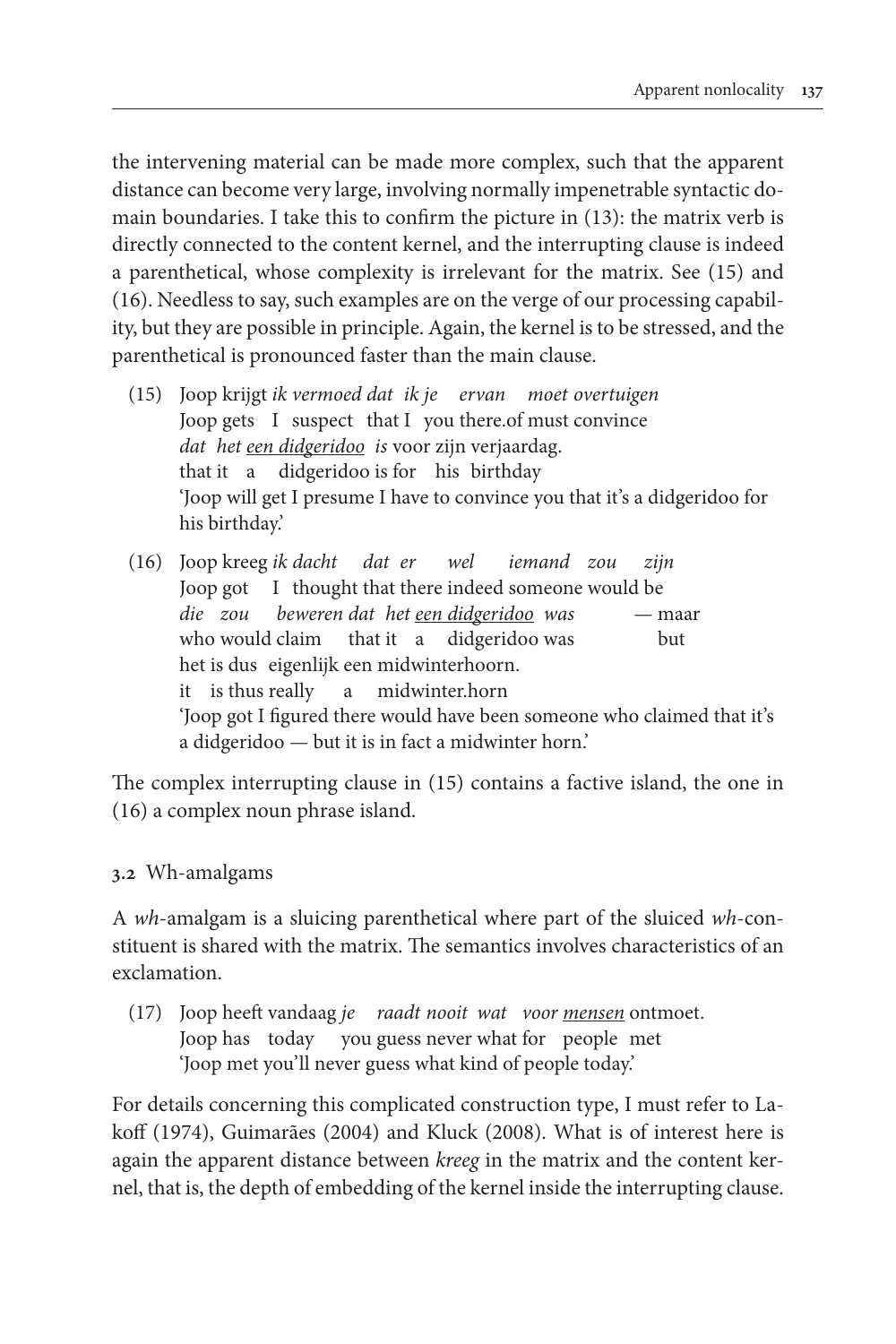As in the other type of amalgam, it can be enlarged spectacularly. An example is (18):

(18) Joop kreeg *ik wed dat er niemand is die zich* Joop got  $I$  bet that there nobody is who REFL *zelfs in zijn stoutste dromen maar voor kan* even in his wildest dreams but PTL can *stellen hoeveel kado's* voor zijn verjaardag. imagine how.many presents for his birthday 'Joop got I bet there's no one who can imagine even in his wildest dreams how many presents for his birthday.'

Performance difficulties aside, island boundaries do not seem to be relevant in principle in such constructions. This can be explained by the theory of sharing in terms of external remerge explicated above.

#### **4. Conclusion**

Syntactic processes and dependencies are subject to locality constraints — but not always. Bridge verb contexts, for instance, form a well-known exception, or rather apparent exception according to the standard theory of successive cyclic movement. On the basis of Dutch data, this paper uncovered a completely different class of apparent exceptions, which includes right node raising constructions and amalgamated sentences. Arguably, these involve structure sharing. I have shown that the basic theory of Merge allows for this. What is more, it follows straightforwardly that regular movement, which comes down to 'internal remerge' is local by necessity (against the background of certain theoretical assumptions, of course). By contrast, structure sharing involves 'external remerge', which may lead to an apparently non-local configuration. This is possible because an 'early bypass' can be created, that is, remerge can take place at a stage in the derivation before some locality boundary is reached.

It is known that RNR constructions can be non-local in the sense that either the ellipsis site is inside an island, or the postcedent, or both. This follows from an analysis in terms of external remerge. Taking all that as a starting point in Section 3, I showed that cleft-amalgams and *wh*-amalgams can be constructed that involve a kind of (apparent) non-local dependency, too. Perhaps, then, such behavior can be taken as a diagnostic for external remerge, which would open up an interesting new direction of research. At any rate, it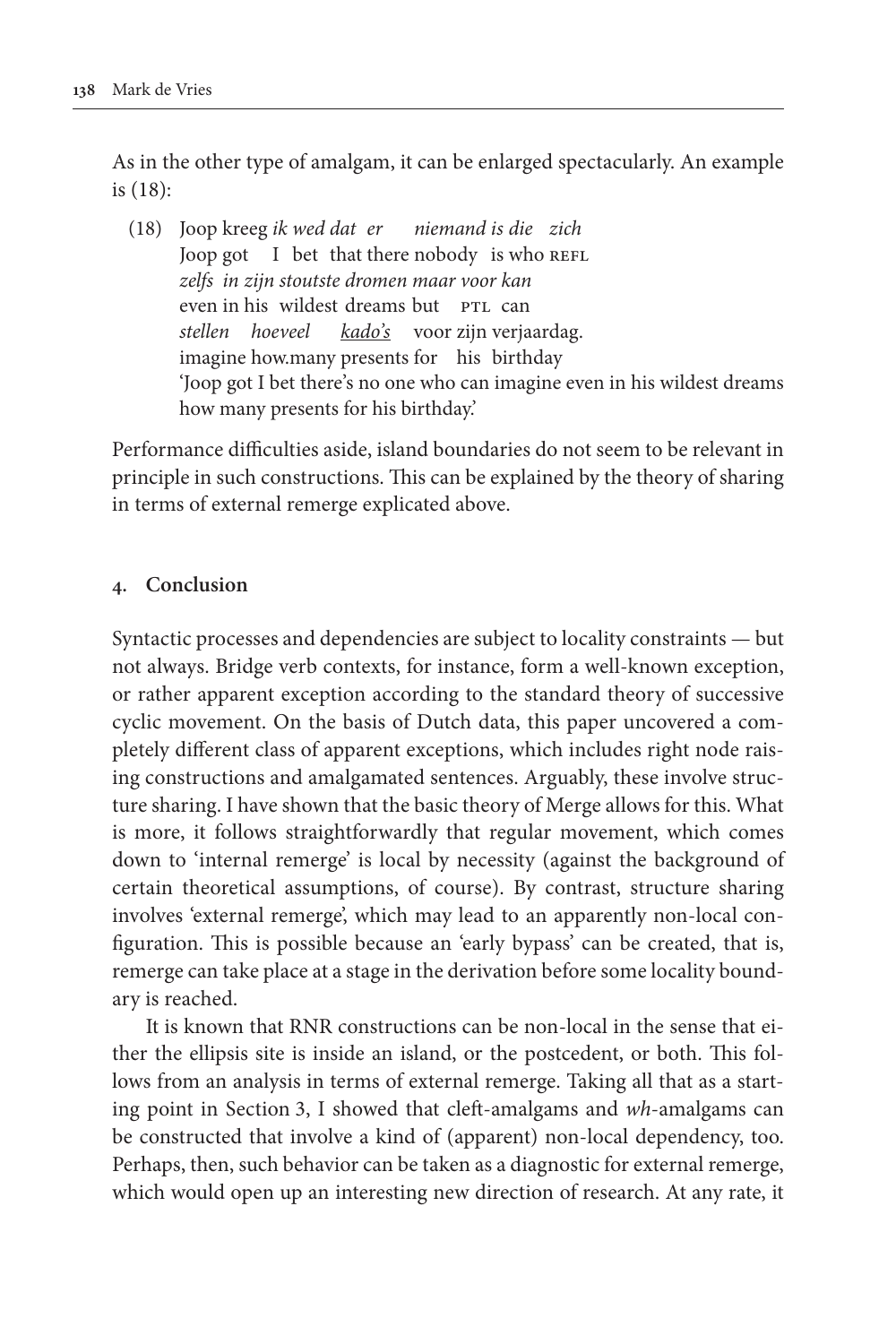seems that the kind of data discussed above strengthen the sharing approach to amalgams, as well as the underlying basic theory.

## **Notes**

**\*** I would like to thank the anonymous reviewers and the TIN-dag audience for useful comments. This research was financially supported by the Netherlands Organisation for Scientific Research (NWO).

**1.** An alternative representation of (5), (6), (10), etc. involves so-called interarborial or 'sideward' movement (Bobaljik & Brown 1997, Nunes 2001). This crucially involves a copying mechanism, which I reject. Nevertheless, such structures would result from the exact same sequences of mergers, so the basic theoretical idea is in fact the same.

**2.** It is the linearization procedure at PF that spells out the last occurrence of an externally remerged phrase (i.e., 'last' from the perspective of a top-down structure scan, when the structure is complete). Thus, ungrammatical sentences like *\* Joop sells cars and Jaap rents \_* could never surface. For internally remerged material the situation is different; see De Vries (2009) for elaborate discussion.

**3.** Another issue worth mentioning is that there are a number of interface conditions related to RNR specifically that cannot (and should not) be attributed to the general mechanism of external remerge (*pace* Wilder 1999). Most notably, the right edge effect is related to right alignment following contrastive foci; see Hartmann (2000) and Kluck & De Vries (to appear) for discussion. Furthermore, Across-The-Board movement presumably also involves structure sharing (see Citko 2005, among others), but in this construction there is clearly no right edge condition on the base position of the moved phrase.

**4.** At the point of the derivation where external remerge takes place, there is no coordinate structure yet. From this, we might predict that there are structure sharing constructions that do not involve syntactic coordination. Though this leads to some overgeneration that needs to be prevented by independent conditions, the prediction itself is indeed correct. In the next section we encounter an example of sharing with a parenthetical insertion. An example of RNR-style sharing with subordination is the following: *It can be hard to distinguish syntactic \_ from semantic factors*. Furthermore, Nunes (2001) analyzes prepositional phrases containing parasitic gaps as involving sideward movement, and hence external remerge.

## **References**

Bobaljik, Jonathan & Samuel Brown. 1997. "Interarboreal operations: Head movement and the extension requirement". *Linguistic Inquiry* 28, 345–356.

Chomsky, Noam. 1995. *The Minimalist Program*. Cambridge, MA: MIT Press.

Citko, Barbara. 2005. "On the nature of Merge: External Merge, Internal Merge, and Parallel Merge". *Linguistic Inquiry* 36, 475–497.